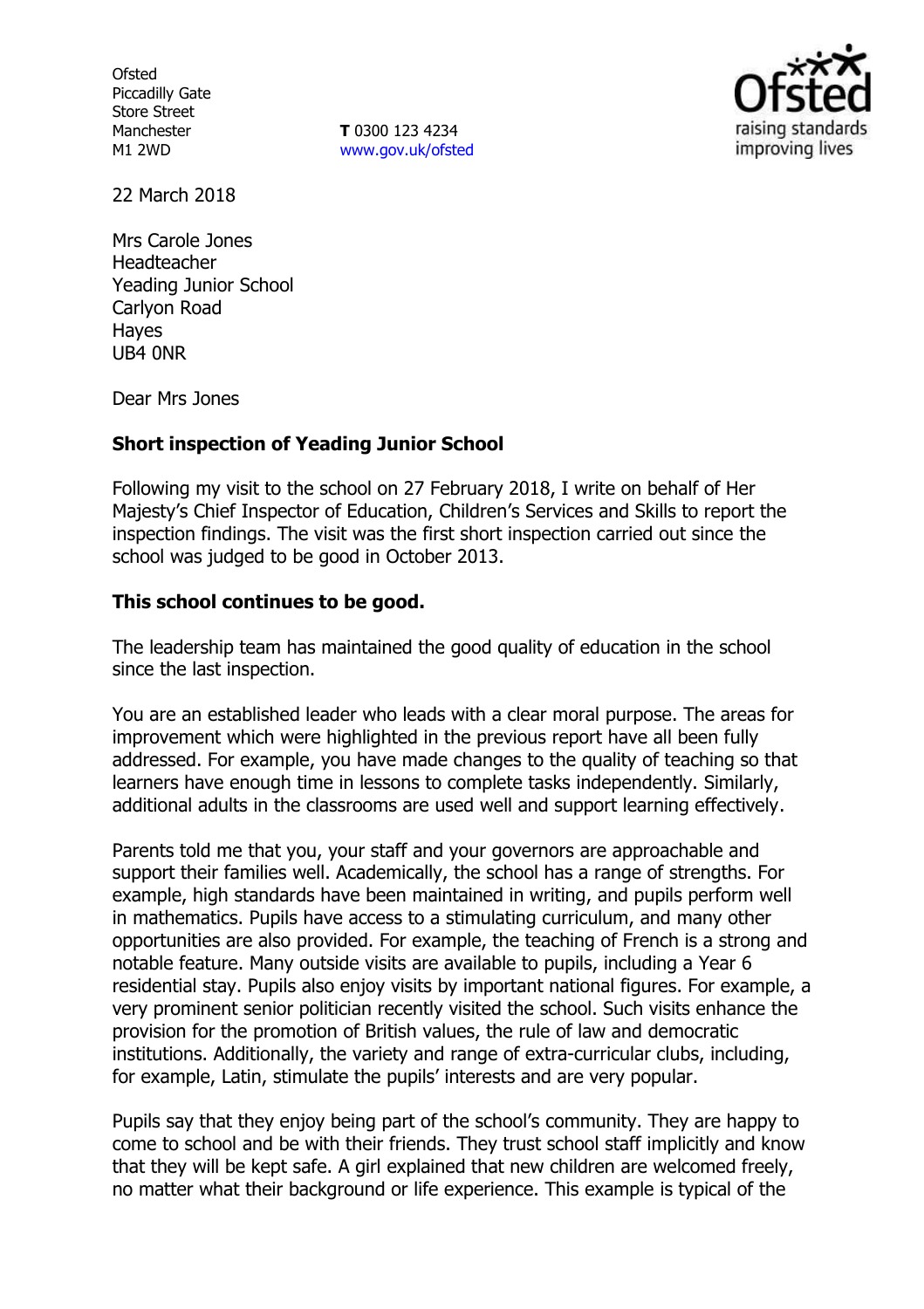

thoughtful, generous and positive attitudes that pupils have. Pupils behave well in lessons and around the school. They are friendly and polite, reflecting the school's 10 character virtues which the school has embedded in its ethos: resilience, teamwork, compassion, respect, volunteering, pride, curiosity, reflection, dignity and determination.

## **Safeguarding is effective.**

The leadership team has ensured that all safeguarding arrangements are fit for purpose and that records are detailed and of high quality. Staff manage pupils' wellbeing meticulously. Leaders work with outside agencies and liaise with them quickly in order to secure strong support for children and their families. Leaders manage concerns sensitively and effectively. All staff have a secure knowledge and understanding of current safeguarding guidance and procedures. Pre-employment checks on adults working at the school meet statutory requirements. Staff training is up to date and their safeguarding practice is effective. Governors carry out appropriate checks on safeguarding during the school year.

There is a culture of vigilance where children's welfare is actively promoted. Children are listened to and feel safe.

# **Inspection findings**

- The first focus for this inspection was to evaluate the effectiveness of measures taken to raise pupils' progress in reading across the school. We agreed upon this because recent reading outcomes have been variable. In particular, standards in reading dipped in 2017 and you suggested that you had put in place effective strategies to address this.
- A range of changes and improvements have begun to secure higher rates of progress. For example, you have introduced more challenging texts and materials for reading comprehension, and there is a stronger emphasis on teaching key skills of deduction, prediction and inference. In their books, the most able pupils clearly demonstrate sophisticated skills in literary construction in their writing. Because pupils write well, the improvements made to the teaching of comprehension enhance their ability to answer complex questions.
- In their reading, pupils can incorporate concepts they have learned and can describe these, using correct vocabulary. Older pupils understand and explain the meaning of 'figures of speech', such as, for example, 'let the cat out of the bag'. They can predict what might come next in a text, how a character might feel or react, and how writers use devices, such as 'cliff hangers', which 'grip' the reader.
- Evidence found in pupils' books, and apparent through listening to pupils read, shows that current pupils, regardless of their starting points, make consistently strong progress. They read widely and often, with fluency and comprehension appropriate to their age, and develop secure knowledge, understanding and skills. We agreed that it would be appropriate to continue to focus on improving pupils' reading skills still further.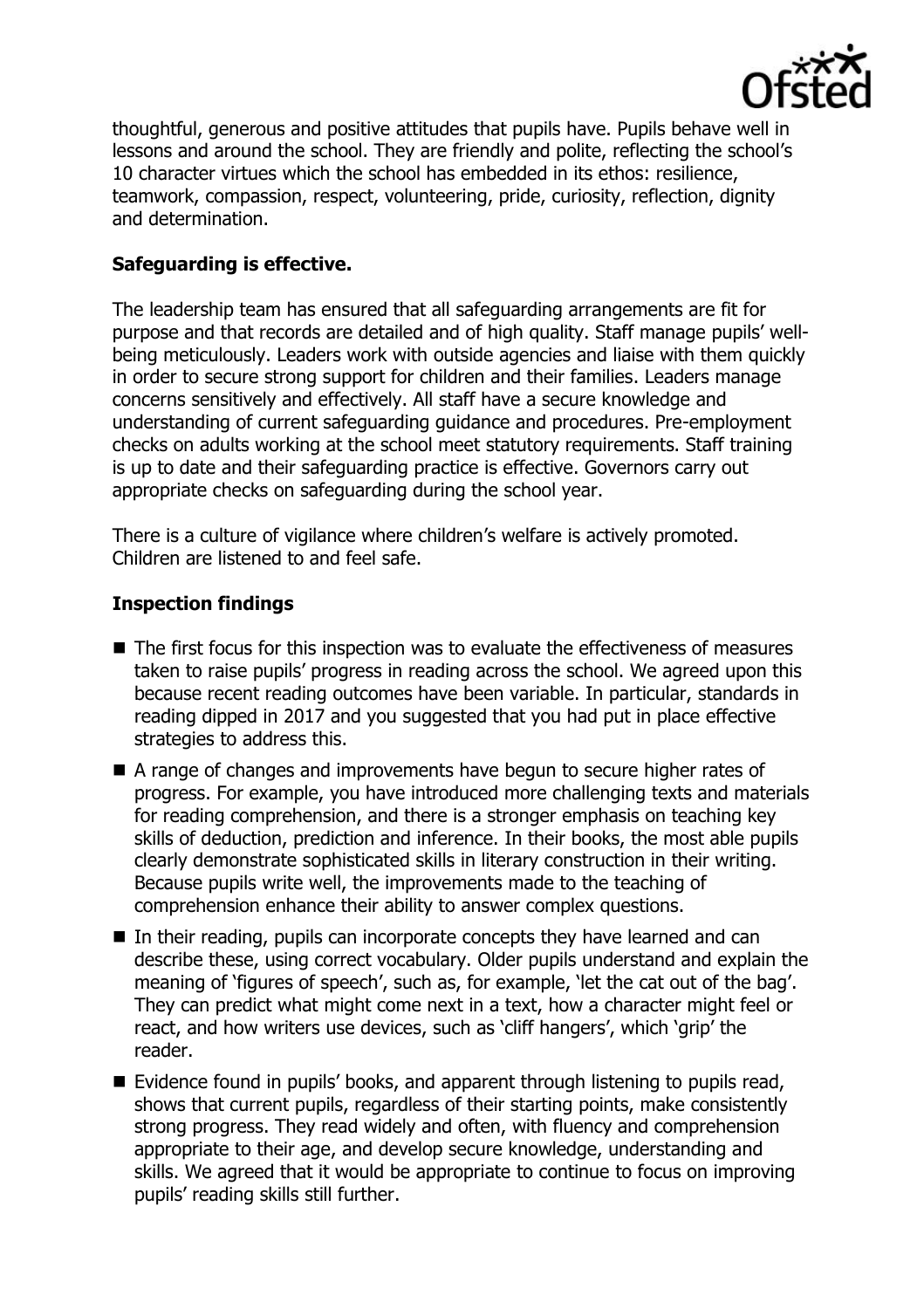

- Finally, the inspection focused on the effectiveness of measures to raise teaching and learning in mathematics. The school has a strong track record of teaching mathematics. Historically, standards are high. However, we agreed upon this because there was a dip in standards in 2017, and you wanted to show the strong practice of the school in this subject now, along with the steps you had taken to ensure that standards remain high.
- Through your, and your leaders', careful monitoring, use of assessment information, maintaining of high expectations, and support of teachers, strong practice in the teaching of mathematics at the school has been firmly established.
- **Pupils swiftly develop skills of basic arithmetic and mathematical vocabulary.** They use these skills freely and accurately to give answers which reflect the depth of their learning. For example, in Year 3 pupils are able to accurately calculate the perimeter of a range of two-dimensional shapes. In discussion, pupils can describe how they arrive at an answer. We agreed that pupils would benefit from further opportunities to work together to develop, use and apply their skills and knowledge through more open-ended and problem-solving challenges.
- $\blacksquare$  In their workbooks, in discussions with pupils, and through evaluating displays of mathematical work, it is clear that all pupils, regardless of their starting points, are making substantial and sustained progress.

### **Next steps for the school**

Leaders and those responsible for governance should ensure that:

- $\blacksquare$  the successful drive to raise standards in reading is maintained and intensified
- $\blacksquare$  pupils are given more opportunities to use their skills and knowledge to solve problems and work on more open-ended mathematical challenges.

I am copying this letter to the chair of the governing body, the regional schools commissioner and the director of children's services for Hillingdon. This letter will be published on the Ofsted website.

Yours sincerely

Martin Roberts **Ofsted Inspector**

### **Information about the inspection**

The inspector carried out the following activities during the inspection: held meetings with the headteacher, an assistant headteacher and the deputy headteacher, the literacy and mathematics leaders, the safeguarding leader and the safeguarding social worker; had discussions with three governors, including the chair of the governing body, and a group of pupils, and had a telephone discussion